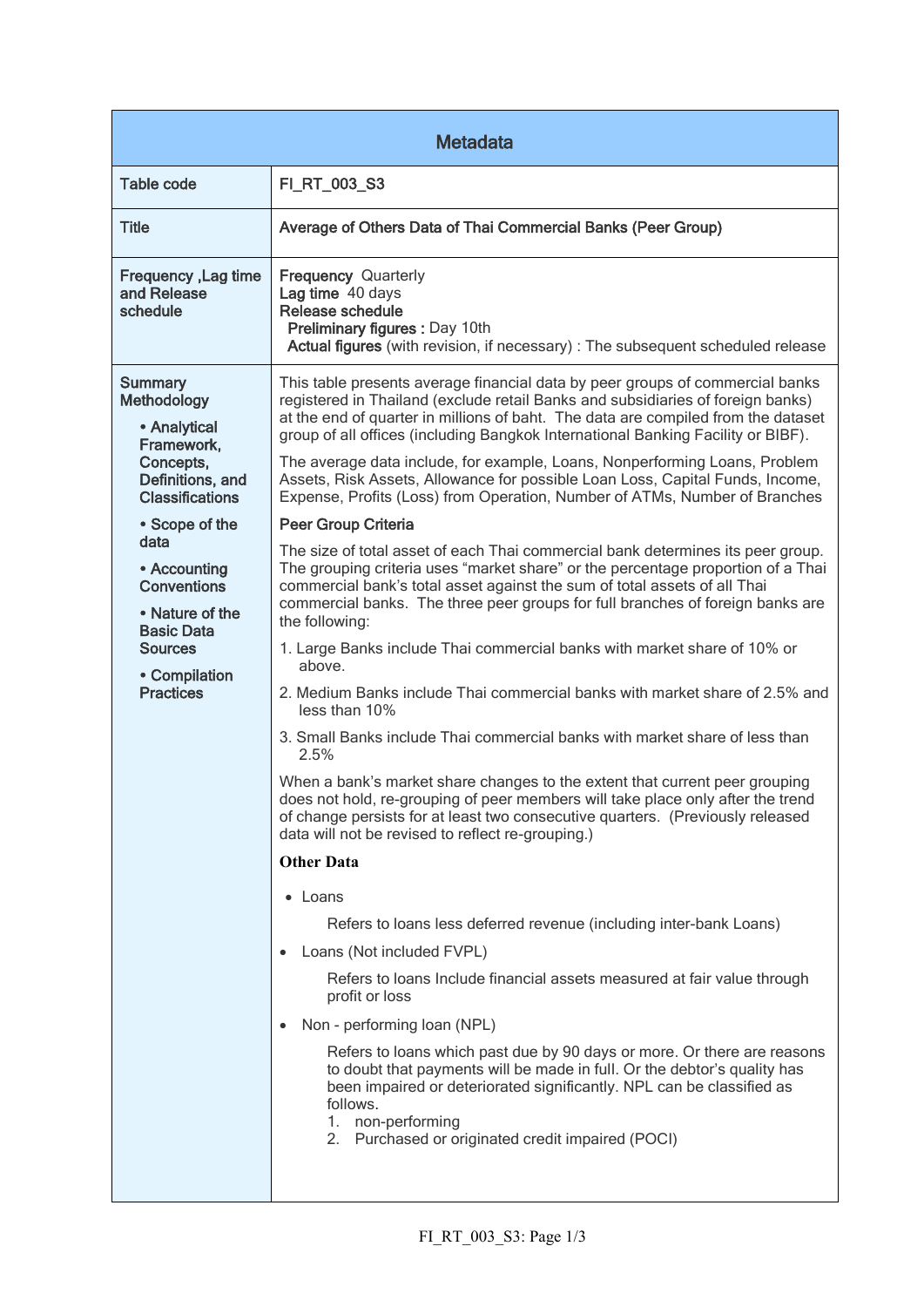| • Problem assets                                                                                                                                                                                                                                                                                                                                 |
|--------------------------------------------------------------------------------------------------------------------------------------------------------------------------------------------------------------------------------------------------------------------------------------------------------------------------------------------------|
| Includes debtors (loans and other relatives before deducting collateral),<br>securities, and others. The problem assets can be classified as same as<br>loan                                                                                                                                                                                     |
| • Assets plus allowance                                                                                                                                                                                                                                                                                                                          |
| Refers to total assets (inclusive of customers' liabilities under<br>acceptances and other businesses) before deducting allowances (e.g.<br>allowance for possible loan loss, revaluation, impairment of assets,<br>frauds, etc.)                                                                                                                |
| • Average net assets                                                                                                                                                                                                                                                                                                                             |
| Averaged month-end outstanding assets over the period from the<br>beginning of the year. The pertaining assets are total assets after<br>deducting allowances (e.g. allowance for possible loan loss, revaluation,<br>impairment of assets, frauds, etc.), and after deducting customers'<br>liabilities under acceptances and other businesses. |
| • Actual allowance                                                                                                                                                                                                                                                                                                                               |
| Refers to existing allowances                                                                                                                                                                                                                                                                                                                    |
| • Tier 1 Capital                                                                                                                                                                                                                                                                                                                                 |
| Comprises paid-up capital, warrants, premium (discount) on share (net),<br>statutory reserve, reserve appropriated from net profit, Net profit after<br>appropriation, and others.                                                                                                                                                               |
| • Capital funds                                                                                                                                                                                                                                                                                                                                  |
| Equal Tier 1 capital plus Tier 2 capital                                                                                                                                                                                                                                                                                                         |
| • Risk assets                                                                                                                                                                                                                                                                                                                                    |
| Equal assets (including customers' liabilities under acceptances)<br>multiplied by "Credit Conversion Factor" (CCF) as prescribed by the<br>Bank of Thailand.                                                                                                                                                                                    |
| • Off-balance-sheet transactions                                                                                                                                                                                                                                                                                                                 |
| Comprise outstanding amount of<br>o Aval and Loan guarantee<br>o Contingent liability under undue import bills<br>$\circ$ Commercial papers sold with recourse<br>o Letter of credit<br>o Derivatives<br>$\circ$ Others                                                                                                                          |
| • Total income                                                                                                                                                                                                                                                                                                                                   |
| Includes interest income, dividend, and non-interest income                                                                                                                                                                                                                                                                                      |
| • Total expenses                                                                                                                                                                                                                                                                                                                                 |
| Include interest expenses and operating (non-interest) expenses                                                                                                                                                                                                                                                                                  |
| Profit (loss) from operation                                                                                                                                                                                                                                                                                                                     |
| Equals Total income minus Total expenses                                                                                                                                                                                                                                                                                                         |
| Number of Automated Machines: ATMs/CDMs (Units)                                                                                                                                                                                                                                                                                                  |
| • Number of Bank Branches and Service Points<br>(Bank Branches including Banking Agents Abroad except Representative<br>Office)                                                                                                                                                                                                                  |
|                                                                                                                                                                                                                                                                                                                                                  |